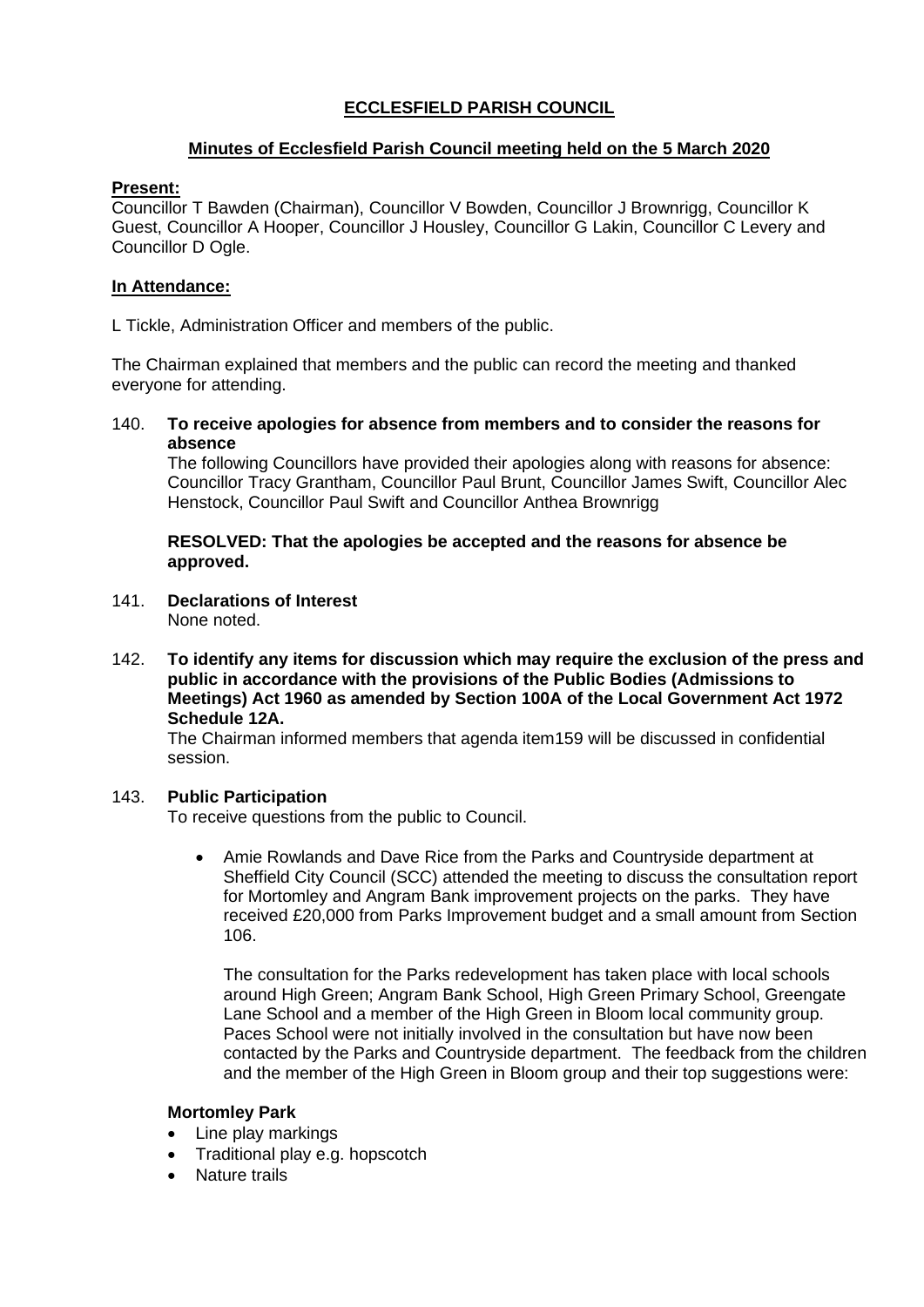- Tree house
- Track markings
- Stone boulders
- Disabled play equipment
- New benches with the addition of more placed around the park
- More litter bins
- Goal posts suggested that these are moved into Mortomley Park
- New climbing frames Keep the climbing frame at Mortomley Park but will need to be cleaned up
- Have new signs displayed to connect the parks
- Only one access into Mortomley Park which is off Jeffcock Road in High Green
- Have another access opened off Mortomley Lane to the park
- Safety issues were raised
- Could CCTV be installed in the parks

# **Angram Bank Park**

- Traditional swings
- Zip wire
- Imaginative / creative play
- Basketball pitch
- Near to the swing in the park there is a hedge which would need taking down as this is stopping the line of sight

Councillors (Cllrs) asked the following questions with suggestions for the parks:

- Could timber logs be placed in the parks for seating areas or as displays?
- The Archive group are currently discussing some new walks leaflets, some easy walks and some long walks and a Cllr asked if the new additional footpath was opened off Mortomley Lane could it be incorporated into the new walk leaflets? Amie informed the Cllr that a colleague from SCC would be able to send the maps to the Archive Group outlining the parks, for them to be able to mark out the new easy and long walks around the Parks.

Now that the consultation process for the Parks has been completed the Parks and Countryside department at SCC can start getting quotes in for the work that needs to be done.

Dave Rice will still manage the parks when the improvement projects have finished and is happy to come to meetings to keep the Council updated. Dave informed the Council that when he has a small budget this will be set for the maintenance of items such as benches and bins.

The Chairman thanked Dave Rice and Amie Rowlands for attending the meeting. Dave Rice and Amie Rowlands left the meeting at 7.22pm.

Cllrs discussed whether an amount of £4,200 to be contributed from the Parish to work together with SCC and enable the project to start moving forward. The amount, once approved, would be contributed towards the redevelopment of Mortomley Park and will be towards a unit in the park which would be refurbed for the Summer.

It was suggested that the money being contributed could come from the sale of the David Chadwick building. This item is to be discussed at the next Finance and Premises Committee meeting.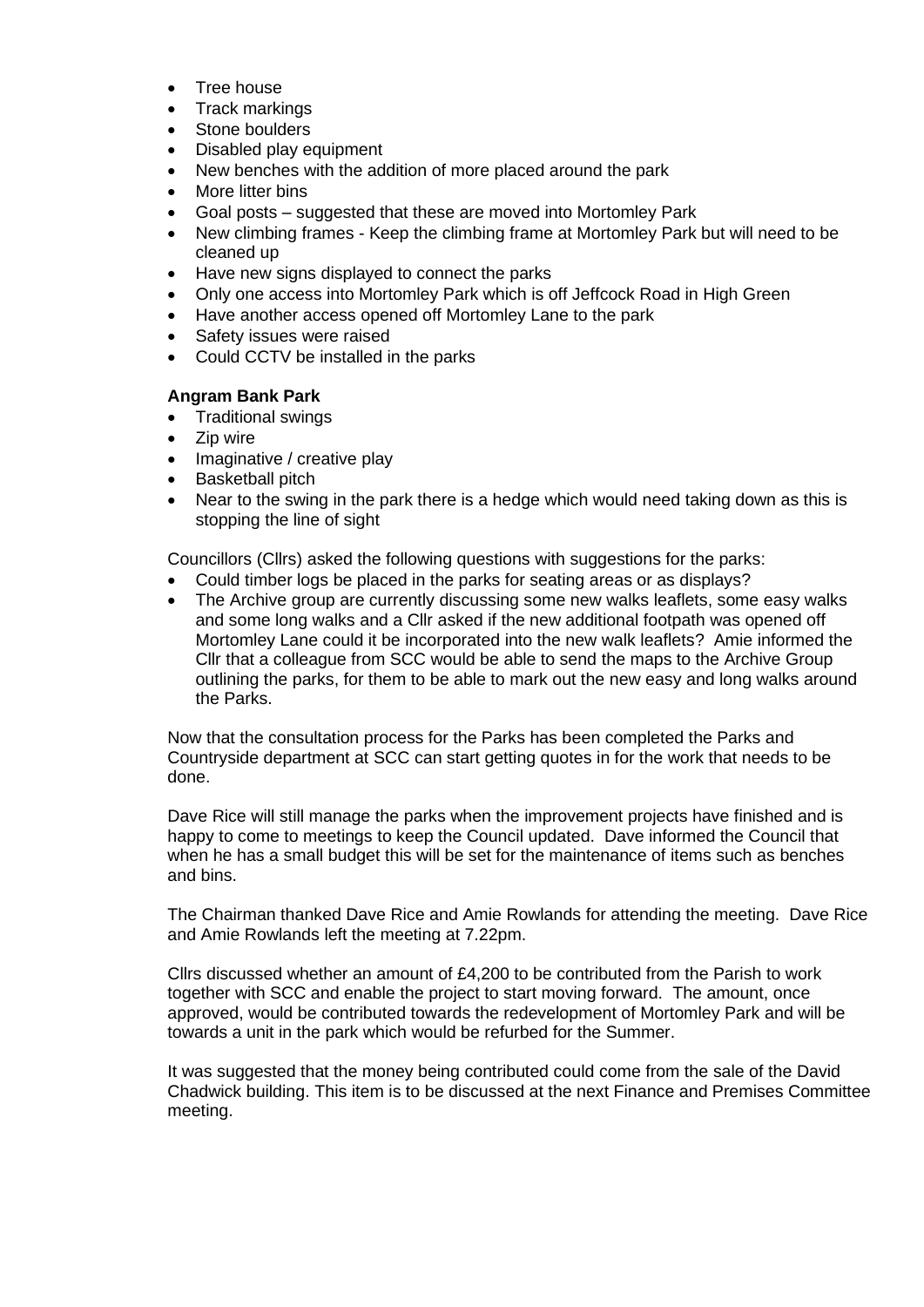### • **Chapeltown Athletics Under 8's**

Two representatives from Chapeltown Athletics Under 8's attended the meeting with regards to their approved grant from Ecclesfield Parish Council and how the cheque was deposited.

The grant was paid into the Chapeltown Athletics Under 8's bank account and then withdrawn and deposited into a personal account. The personal account is solely used for the Chapeltown Athletics Under 8's. Council asked if the money was going to be paid back into the group's accounts, as under the terms of the grant, money cannot be paid into a personal bank account.

The representatives informed the Council that they were not aware that it was an issue with paying the money into a personal account. They informed the Council that they can transfer the money back into the groups bank account and in the meantime will open up another bank account for the Chapeltown Athletics Under 8's. The group were informed that the bank account would need to have two signatories. The group said that they would email the Council with confirmation that the money has been transferred into the group's bank account.

• A member of the public asked Council regarding the Archiving Project. They would like to know what the Parish Council's plans are for developing and maintaining the Archiving project website owned and managed by Townsweb for the next two years. Council are wanting the Archiving Group to continue. Council is in the process of employing a new Community Liaison and Archiving Co-ordinator. Volunteers are wanting to be assured that the website will still be managed for the next two years at least, as the volunteers have put a lot of hard work into the management and uploading of documents on the website and want to keep the website up and running and accessible for all.

The Chairman informed the volunteers and Cllrs that all the photographs uploaded onto the website, Ecclesfield Parish Council do not have copyright, as the website is owned by Townsweb. The Chairman is currently looking into the cost of Townsweb.

The Volunteers were informed by Council that the Website will be kept up and running.

The members of the public left the meeting at 7.36pm.

## 144. **Minutes of previous meetings**

### 144.1 **To consider approval of the minutes of the Council meeting held on 6 February 2020 and Extraordinary Council meeting held on the 20 February 2020**  There were a few grammatical amendments which have been passed to the Chairman.

Councillor Guest asked if reasons for absence would be shown in all the minutes, as some are shown, and some are not for consistency. It was agreed by Council that reasons for absence would be asked and shown in the all minutes.

An objection on agenda item 114.2 – Appointment of Chair of the Staffing Committee. With reference to the Standing Orders, the appointment of Chairs are approved at the Annual General meeting. This was not minuted and Standing Orders were suspended and not reinstated. The Chair confirmed that Standing Orders are automatically reinstated at the beginning of the next meeting.

One vote against for approval of the Council minutes from the 6 February 2020.

## **RESOLVED: That the minutes of the Council meeting held on the 6 February 2020 and Extraordinary Council meeting held on the 20 February 2020 were approved, subject to being completed.**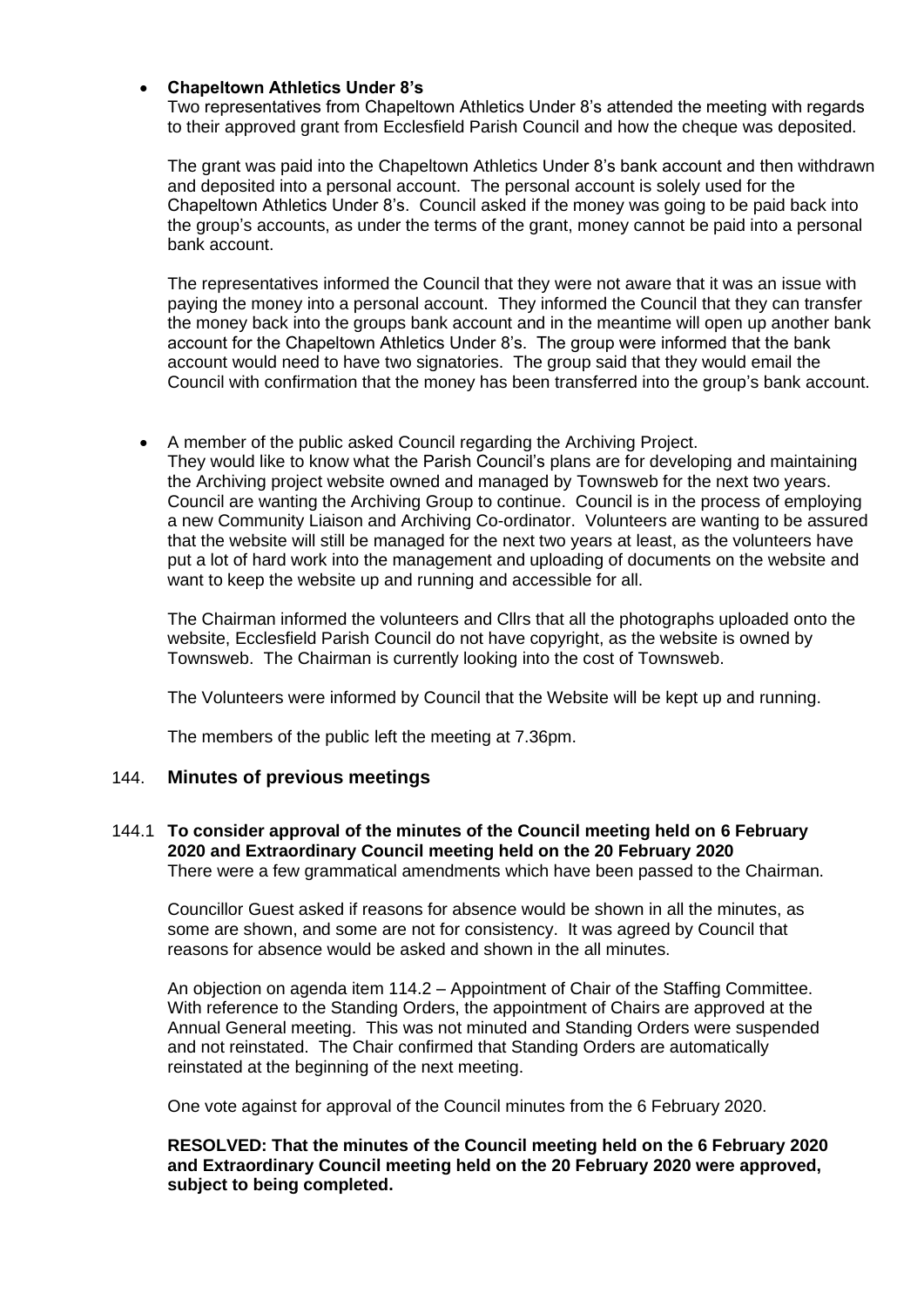144.2 **To receive for information the minutes of the Neighbourhood Planning Working Group meeting held on the 7 February 2020** There were a few grammatical amendments which have been passed to the Chairman.

**RESOLVED: That the minutes of the Neighbourhood Planning Working Group held on the 7 February 2020 be approved.**

144.3 **To consider approval of the minutes of the Finance & Premises Committee meeting held on the 13 February 2020 and recommendations of the Committee.** There were a few grammatical amendments which have been passed to the Chairman.

**The recommendations of the Committee were considered.**

**RESOLVED: That**

- **i) The minutes of the Finance & Premises Committee meeting held on the 13 February 2020 were approved, subject to amendments being completed.**
- **ii) The IT equipment for the Council be purchased from the Scottish Widows Bank Account, to be transferred into the Current Account at Year End if required.**
- **iii) A Councillor Surgery be arranged for groups / organisations or members of the Public to attend to speak to a Councillor and get support in writing funding applications or advice on any other topic.**
- **iv) The drafts Grants Policy be approved** Cllr discussed the draft Grants Policy, as the Cllrs who are not on the Finance & Premises Committee have not received it.

It was agreed to circulate the draft Grants Policy to all Cllrs to make their own comments and to take it to the next Council meeting in April.

- **v) Approval given to purchase the new Chain at Fattorini at a cost of £2,800 and wood effect display case from display UK at a cost of £185.00** Cllrs were shown two pictures of a new Chain for Ecclesfield Parish Council and Chain A was chosen.
- **vi) That the Thursday Craft Group be awarded £437.00 to cover 50% of the room hire charges and the Public Liability cost from the Grants budget 2019/20 – LGA 1972 - s137**

The Thursday Craft Group have been awarded their of grant of £437.00.

## 144.4 **To consider approval of the Environmental Planning Committee minutes from the 20 February 2020**

There were a few grammatical amendments which have been passed to the Chairman.

One abstention for approval of the Environmental Planning Committee minutes from the 20 February 2020.

**RESOLVED: That the minutes of the Environmental Planning Committee meeting held on the 20 February 2020 be approved.**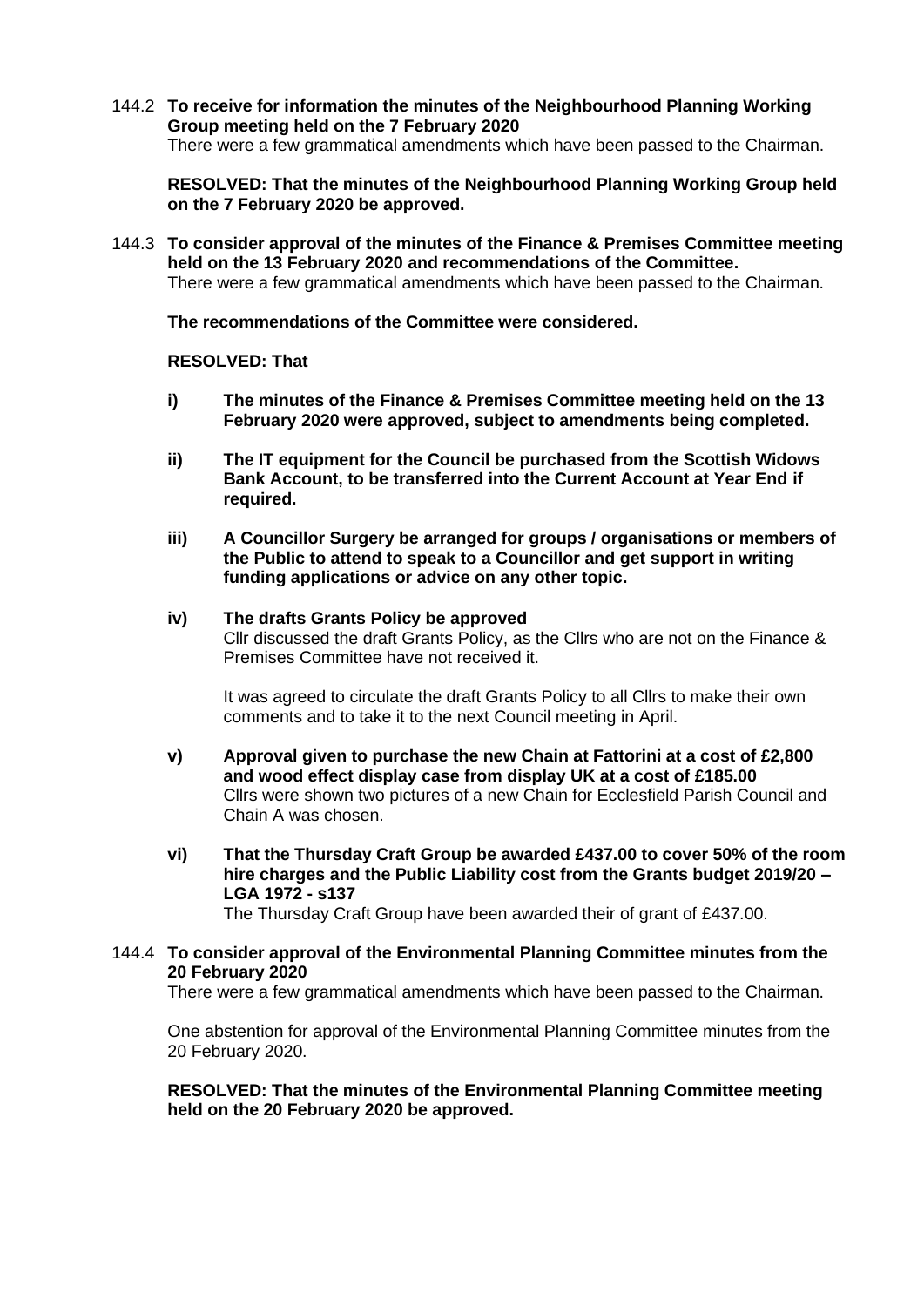### 145. **Financial matters:**

145.1 The Councils Bank Balances up to 24 February 2020 were provided as follows:

| <b>Community Direct Plus Current Account</b> | £ 23,245.45 |
|----------------------------------------------|-------------|
| <b>Community Direct Plus Imprest Account</b> | £ 30,078.69 |
| Scottish Widows Bank Account                 | £144,845.11 |
| (Gross Interest)                             |             |
| <b>Grenoside Exhibition Fund</b>             | £ 2,131.89  |
| Black Rock Investment - Grenoside Exhibition | £ 10,527.34 |
| M&G Investments - Grenoside Exhibition       | £ 17,008.17 |

Cllrs agreed to move money £85,000 from Scottish Widows into Unity Trust without delay.

The Chairman also informed the Cllrs that the new bank account from Unity Trust will, in future, be shown on the agenda as it has £500 in the account.

145.2 To consider approval of payments, including retrospective approval of payments for the month of February 2020 and bank reconciliation February.

| Date Paid  | Payee Name                                       | Ref         | Amount  | <b>Details</b>                                                                      |
|------------|--------------------------------------------------|-------------|---------|-------------------------------------------------------------------------------------|
| 03/02/2020 | Google Ireland                                   | DD          | £73.60  | GSuite Payment January 2020                                                         |
| 03/02/2020 | <b>Encompass Consultancy</b><br><b>Services</b>  | <b>BACS</b> | £792.80 | Consultancy to EPC                                                                  |
| 04/02/2020 | <b>Talk Talk Ltd</b>                             | <b>DD</b>   | £34.50  | <b>Broadband Charge</b>                                                             |
| 05/02/2020 | <b>Burncross Action Team</b>                     | 400890      | £150.00 | Christmas gift                                                                      |
| 06/02/2020 | Home Bargains                                    | <b>CARD</b> | £3.99   | <b>Sundries</b>                                                                     |
| 06/02/2020 | Asda Stores Ltd                                  | CARD        | £6.00   | <b>Sundries</b>                                                                     |
| 07/02/2020 | Yorkshire Local Council Assoc.                   | <b>BACS</b> | £120.00 | Cllr Training -<br>Spring Conference March 2020                                     |
| 07/02/2020 | Yorkshire Local Council Assoc.                   | <b>BACS</b> | £120.00 | Cllr Training $-$<br>Spring Conference March 2020                                   |
| 07/02/2020 | <b>Bagnall &amp; Morris Waste</b>                | <b>BACS</b> | £1.92   | Waste charges                                                                       |
| 07/02/2020 | <b>Sheffield Wildlife Trust</b>                  | <b>BACS</b> | £235.98 | <b>Sheffield Wildlife Trust</b><br>-3 Parishes event                                |
| 07/02/2020 | <b>Encompass Consultancy</b><br><b>Services</b>  | <b>BACS</b> | £897.80 | Consultancy to EPC                                                                  |
| 07/02/2020 | <b>Facilities Maintenance</b><br><b>Services</b> | <b>BACS</b> | £740.00 | Maintenance & Services to<br>Chapeltown toilets and<br>Defibrillators in the Parish |
| 10/02/2020 | 1 <sup>st</sup> Call Com Ltd                     | DD          | £92.40  | Telephone charges - Council<br>office                                               |
| 10/02/2020 | Amazon                                           | CARD        | £57.06  | Ethernet cables - new telephone<br>system in Council office                         |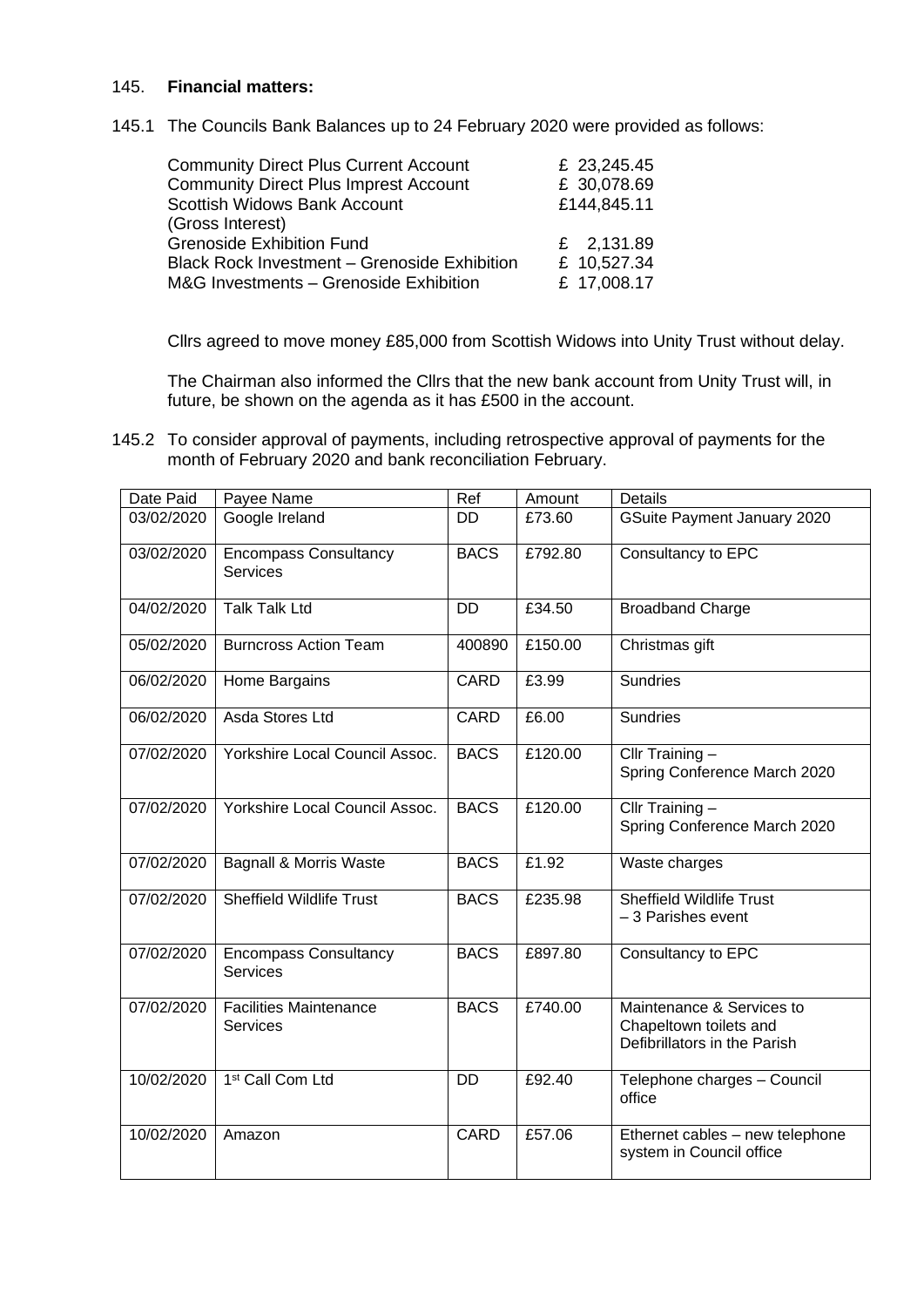| 11/02/2020 | Amazon                                          | CARD        | £7.65      | Ethernet cables - Council office                            |
|------------|-------------------------------------------------|-------------|------------|-------------------------------------------------------------|
| 12/02/2020 | 02 Ltd                                          | <b>DD</b>   | £27.49     | Clerk mobile phone                                          |
| 13/02/2020 | <b>Morrisons</b>                                | <b>CARD</b> | £25.00     | Kettle - Council office                                     |
| 13/02/2020 | Vistaprint                                      | <b>CARD</b> | £186.29    | Cllrs business cards                                        |
| 13/02/2020 | Amazon                                          | CARD        | £8.59      | HDMI & Ethernet cables - new<br>projector in Chambers       |
| 13/02/2020 | Amazon                                          | CARD        | £3.95      | Flag pole and clips for the new flag<br>pole                |
| 14/02/2020 | <b>Laptops Direct</b>                           | <b>CARD</b> | £1,301.53  | New laptops - Council office                                |
| 14/02/2020 | <b>Encompass Consultancy</b><br><b>Services</b> | <b>BACS</b> | £995.60    | Consultancy to EPC                                          |
| 15/02/2020 | HP Inc UK Limited                               | CARD        | £2,581.20  | New computers - Council office                              |
| 17/02/2020 | <b>Chatty Crafters</b>                          | 400910      | £801.00    | Grant                                                       |
| 17/02/2020 | Amazon                                          | CARD        | £584.97    | New projector and projector screen<br>- Chambers            |
| 18/02/2020 | Friends of Grenoside Green                      | 400911      | £1,100.00  | Grant                                                       |
| 18/02/2020 | Helloprint                                      | CARD        | £229.95    | Printing of EPC Finance Leaflet<br>2020/21                  |
| 20/02/2020 | <b>Direct Letterbox Marketing</b>               | <b>BACS</b> | £1,044.00  | Delivery of EPC Finance Leaflet<br>2020/21                  |
| 24/02/2020 | <b>Thorncliffe Tennis Club</b>                  | 400912      | £1,456.72  | Grant                                                       |
| 24/02/2020 | <b>Gazprom Energy</b>                           | <b>DD</b>   | £223.11    | Gas bill - Council office                                   |
| 24/02/2020 | Amazon                                          | <b>CARD</b> | £28.28     | Timer & Extension lead plugs -<br>Chambers & Council office |
|            | <b>TOTAL</b>                                    |             | £13,782.27 |                                                             |

The Chairman informed the Cllrs that the O2 clerks mobile phone bill which is £30.00 a month will not be renewed as the phone does not get used. It was suggested that a pay as you go sim be put into the phone.

Cllr Ogle came into the office and did the internal control for the accounts in February 2020. All was correct and signed off.

## **RESOLVED: That**

- **i) The balances in the bank accounts be noted**
- **ii) That retrospective approval be given to make the payments from February 2020 and the bank reconciliations be noted**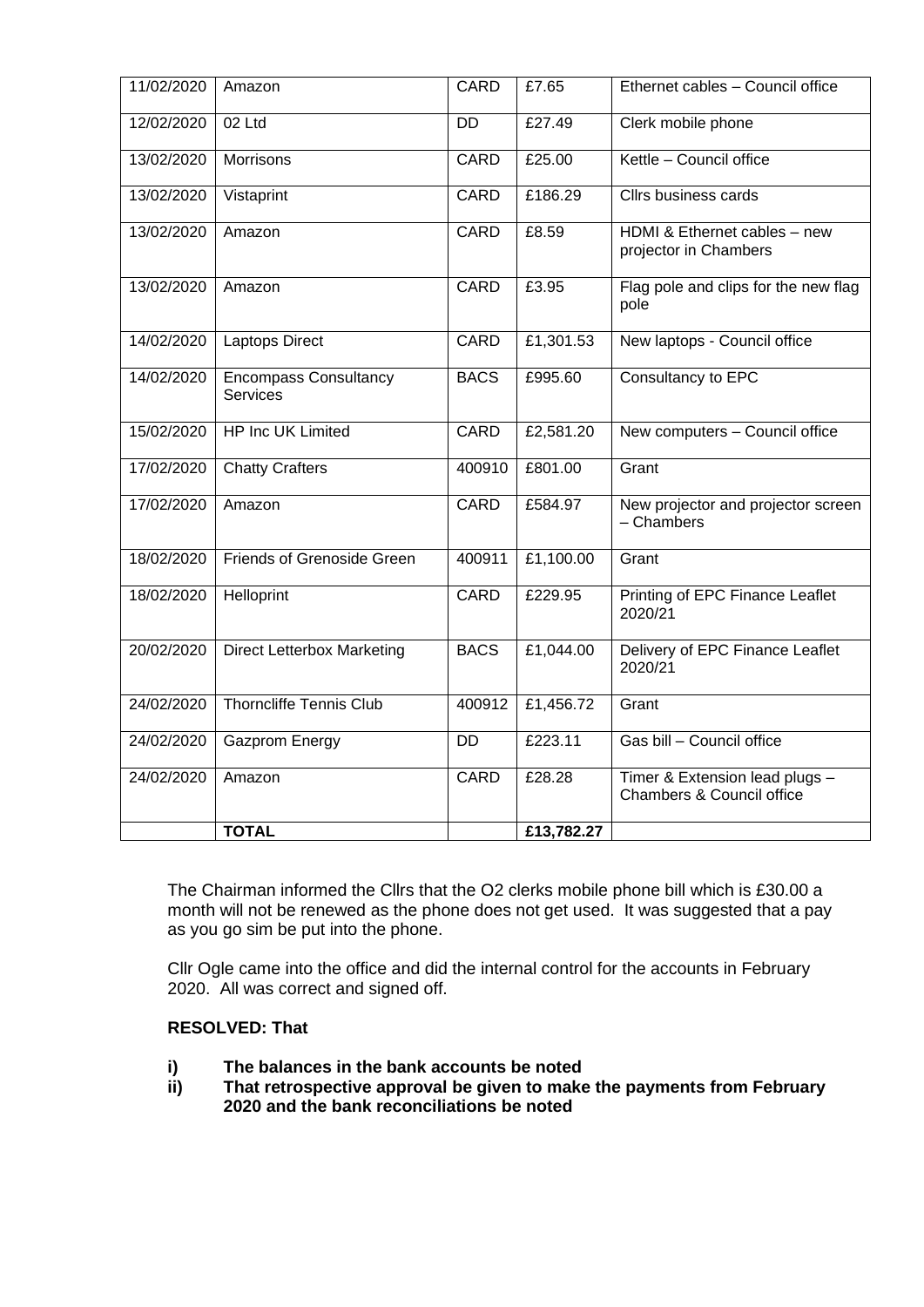145.3 To receive the Income & Expenditure report up to the end of January 2020 presented to the Finance & Premises Committee.

One issue was raised regarding the budget under sundries expenses. Sundries expenses has a budget of £50, however the amount spent is £16,928. This was inputted in error and has now been recoded to the correct code.

#### **RESOLVED: That the Income and Expenditure report be noted**

### 146. **Councillor Training**

To approved Councillors T Bawden, J Brownrigg, K Guest and C Levery to go to the YLCA Spring Conference on the 28 March 2020 at a cost of £120.00 per person, a total of £480.00 and to consider any further training requests.

### 147. **Training**

To consider approval of the Admin Officer and Advisor to Council to complete external training with RBS for the Year End 2019/2020 on 13 March 2020 at a cost of £190.00 plus mileage at £163.00, total £343.80. The cost for a member of the RBS team to come to the Council office would cost £560.00 plus VAT. This cost had previously been approved by Council. The date for RBS to come to site would be the June 2020 to complete the Year End closedown.

## **RESOLVED: That**

- **i) Cllrs T Bawden, J Brownrigg, K Guest and C Levery have approval to attend the Spring Conference on the 28 March 2020 and**
- **ii) The Admin Officer and Advisor to Council have approval to attend the RBS training for the Year End 20019/2020.**

#### 148. **VE Day Celebrations**

To receive some suggestions for the VE Day Celebration and consider funding for the event.

Cllrs received some ideas and dates from the Admin Asst. regarding the VE Day Celebrations for the Parish Council.

Council suggested given the lateness in the proceedings and raised concerns about Covid-19 and that the potential block on groups meeting in public spaces could affect any event that the Council put on.

The Cllrs will get in touch with the local Community groups to see what celebrations they will be holding and inform that EPC maybe able to help them with a gift.

#### **RESOLVED: That Cllrs will get in touch with the local Community groups to see what celebrations they will be holding for VE Day and invite them to apply for a gift to support their events.**

#### 149. **Defibrillators**

To receive an update on the various sites and consider the costs for new defibrillators from Councillor Housley.

Cllr Housley has been in touch with the Wortley Rotary Club to work in conjunction with them to have another five defibrillators placed in the Parish.

Cllr Housley produced a map of where the defibrillators are already located in the Parish and had marked the spaces where a new defibrillator could be placed. Ten sites have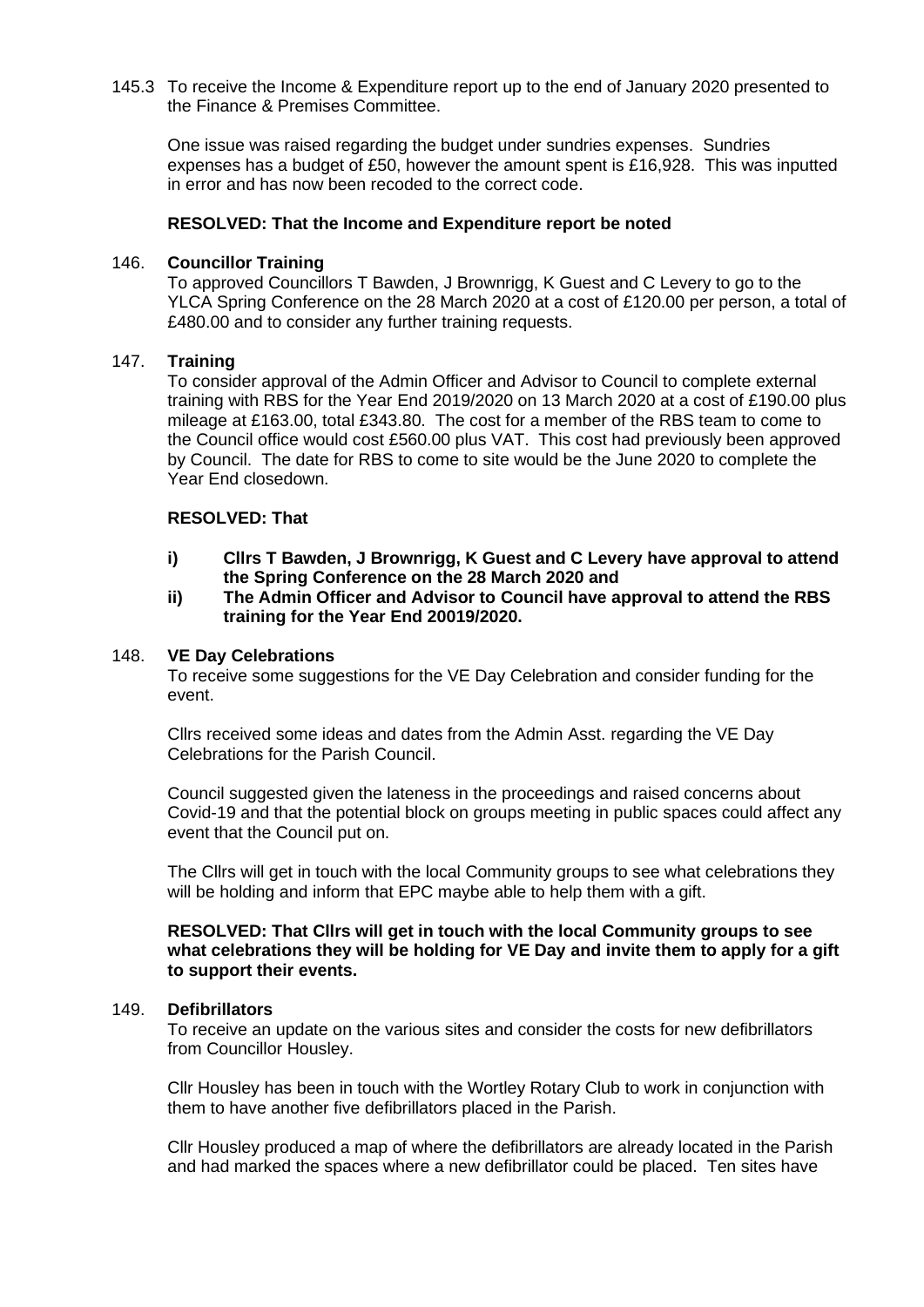been identified for new defibrillators to located. Cllr Housley had also been in touch by email with the Company, Henry Boot, who would be willing to work with EPC installing a defibrillator.

- Outside the Doctors surgery at Burncross.
- Outside the Co-op at Burncross.
- Outside Chapelgreen Practice Surgery.
- Grenoside Surgery.
- Ecclesfield Mill Road Surgery.
- Ecclesfield Bowling Pavilion.
- Nightingale Nursing Home.
- Outside Chapeltown Library.

It was suggested that the new supermarket on Thorncliffe Lane if developed could be asked to have a defibrillator installed in there with conditions from EPC that they maintain it.

Cllr Housley informed the Cllrs that one of the defibrillators had in effect already been paid for as there is money which was donated from a previous Chairman. Cllr Housley also suggested that if other companies were asked to fund the new defibrillators then EPC would not utilise any further funds.

Cllr Lakin also informed the Cllrs that he had been in touch with Burncross Surgery and if they were to get funding for a defibrillator, the surgery would maintain it.

The Chairman informed Cllrs that the Council have just had to spend £700 on new batteries and pad replacements for the current defibrillators. It is costing the Council to keep them in working order, maintained and to replace the products needed. New locks for two cabinets were also replaced so Council need to be mindful of ongoing costs when considering new defibrillators.

It was suggested that if new defibrillators are purchased, then with them and the current ones they could maintained half one week and half the other week.

## **RESOLVED: That an update from Cllr Housley be presented to the Finance & Premises Committee meeting.**

#### 150. **Garden Competition**

To consider sponsoring and running a garden competition 2020/21 for the Parish area with the assistance of the In Bloom Groups and to agree a budget for the competition.

Cllr Housley informed the Cllrs that there used to be Garden Competitions in the Parish and he would like Council to consider sponsoring and running one for the year 2020/21. For the In Bloom Groups and the local Schools. There are five In Bloom Groups in the area and each group could run three separate competitions for e.g. hanging baskets, planters, herb and wild garden and residential. Cllr Housley has been in touch with three of the In Bloom groups and they would be responsible for the setting up of the competition and judging them around the Parish.

An area in the Parish would be chosen to hold the judging for the In Bloom Groups with a provisional date of 29 June 2020. The Schools with a provisional date of 6 July 2020 to possibly hold the presentation evening at the EPC office and invite groups to receive their certificates and trophy, which they would received from the Cllrs.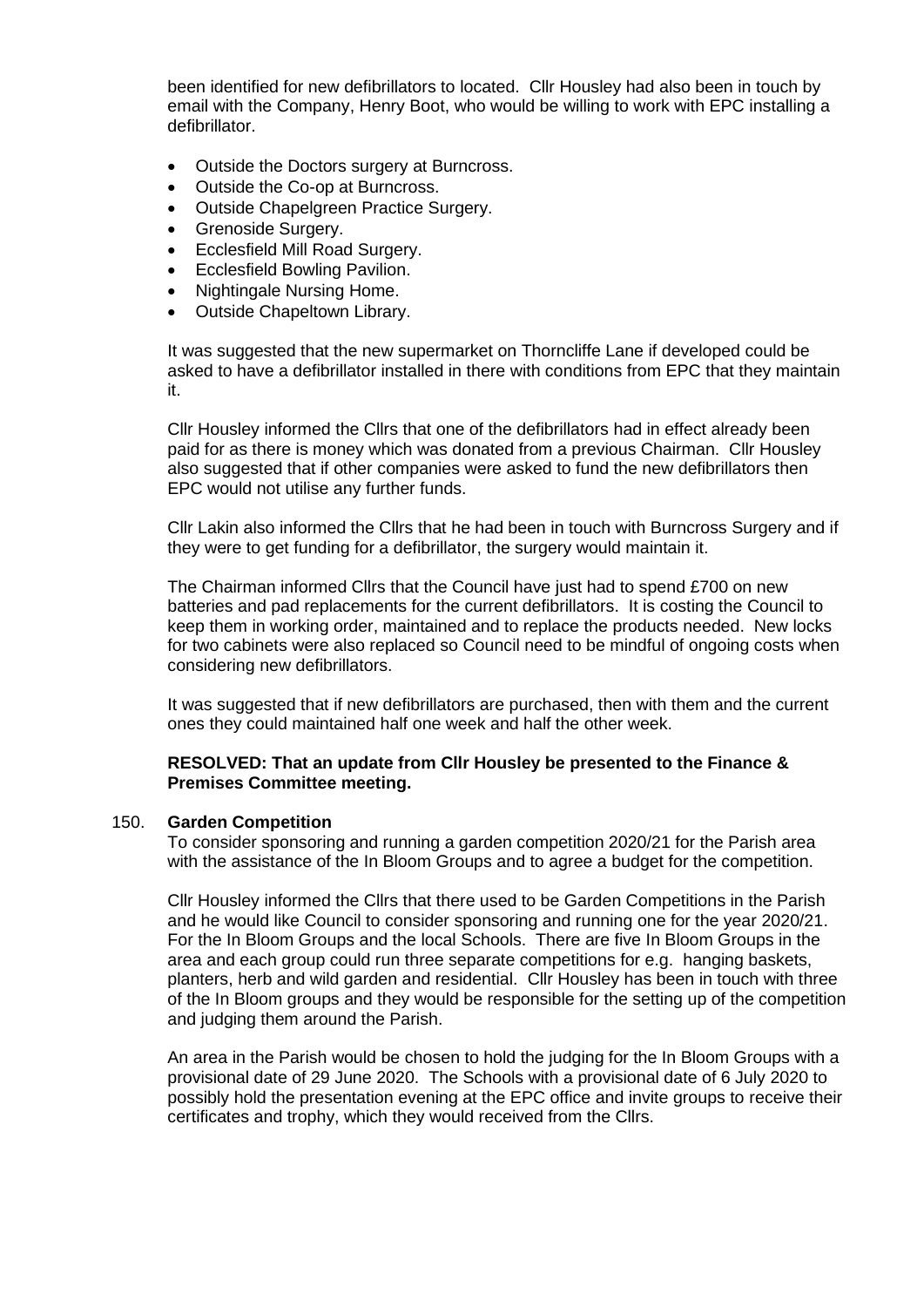There are old trophies in the Council Chamber which would be cleaned up and reused. The Graham Oxley trophy could be awarded to the School and the Wortley Rotary to residential. Certificates for different stages of the competition could also be awarded.

Cllrs asked what the cost would be for producing the certificates and the engraving on the trophies. It was suggested that the printing of the certificates and signing up sheets for the competition the Council could produce and for the engraving it would cost around £190 from a local business.

If EPC adopt the Garden Competition the new Archive Co-ordinator will filter through the photographs taken by the groups to pick winners.

### **RESOLVED: That £200.00 be approved and allocated from the Neighbourhood Plan consultation budget.**

#### 151. **Neighbourhood Plan Update (NHP)**

Council to consider the Neighbourhood Plan designated area and Map provided by Sheffield City Council. The Locality Grant has been awarded - £1,050 to Ecclesfield Parish Council.

Council considered the designated area Map and have verified this with SCC. SCC are now processing EPC acceptance of the Map.

#### **RESOLVED: That SCC have been contacted to verify the Map produced for the Neighbourhood Plan designated area.**

#### 152. **Greengate Lane School Barrier**

To receive a verbal update from the Chairman with regards to the School barrier.

Greengate Lane School was contacted by the Council and they informed the Council that they do not want a barrier, as there is no need for one and it was not requested from the School to have one placed there.

#### **RESOLVED: That Greengate Lane School do not require a barrier to be placed outside the School.**

#### 153. **Grants Awarded**

To receive an updated list of grants awarded 2019/20.

The Chairman informed the Cllrs that £38,260 has been awarded in grants to the Community.

For information – Grant Monitoring forms have been received from previous successful grant applicants and the forms are kept in the Council office.

#### **RESOLVED: That the updated list of grants awarded in 2019/20 has been noted.**

#### 154. **Policies for Review**

To consider the Corporate Risk Assessment (CPR) for review and to adopt the current CPR with a full review by the Finance & Premises Committee at the April meeting.

There were a few grammatical amendments which have been passed to the Chairman.

### **RESOLVED: That the current CPR be adopted with a full review by the Finance & Premises Committee meeting on the 16 April 2020.**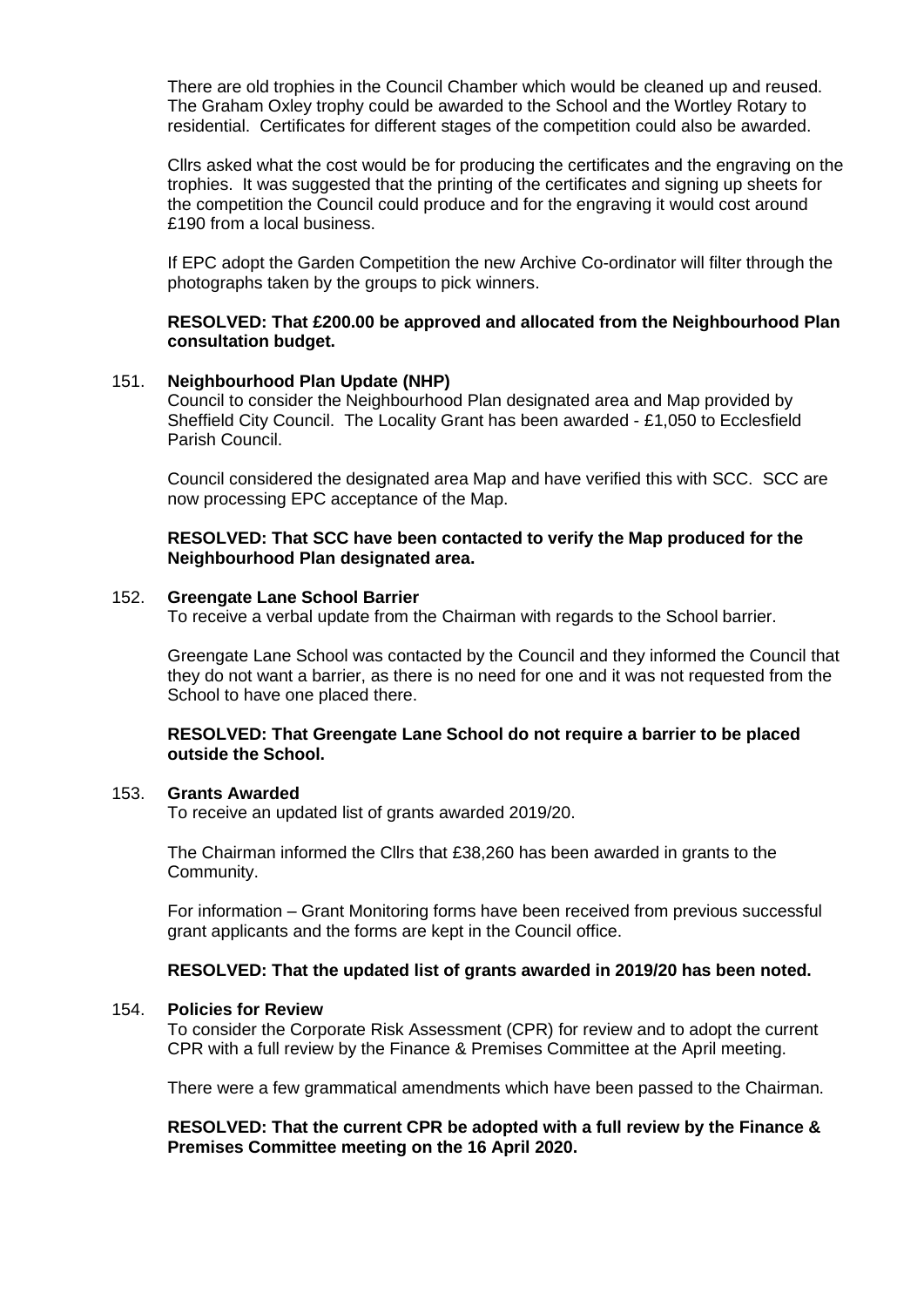### 155. **Barnsley Sign Initiative**

To consider 'Welcome to Barnsley' sign initiative.

Barnsley have invited the Parish Council to come on board and advertise the Council's name on their arterial route signs. Further details to be provided at the meeting.

The Chairman was contacted by Barnsley Council to consider having Ecclesfield Parish Council name and logo on the 'Welcome to Barnsley' sign initiative, which would be placed on the Westwood roundabout and at Junction 35a.

This was considered by Council and agreed by all that they do not want to sponsor this initiative.

**RESOLVED: That EPC do not want to sponsor the 'Welcome to Barnsley' sign initiative.**

#### 156. **Update of new website**

To consider going live with the new website as displayed at Council.

The new EPC website was shown live to Council. The Chairman had been working hard on producing and updating the new website.

Council considered to go live with the new website and continually update it when needed.

#### **RESOLVED: That the new website will now go live and be continually updated when needed.**

- 157. **Correspondence –** to consider items requiring a reply or response
- 157.1 For information Email from Friends of Grenoside Green. Noted a thank you for financial assistance.

Correspondence was noted by the Cllrs.

#### 158. **Updates from Councillors**

- 158.1 Community Engagement Working Group
- 158.2 EPC Implementation Plan
- 158.3 SCC Standards Committee
- 158.4 Ann Reresby Trust
- 158.5 Grenoside Advisory Body
- 158.6 Ecclesfield Welfare Charities
- 158.7 Ecclesfield Civil Archiving Project

Cllr Hooper advised that the Grenoside Advisory Body would be having a meeting in March and he would report to Council in April.

Cllr Housley advised that the Ecclesfield Civil Archiving Project had a meeting on 27 February 2020. There are concerns that a hand over has not taken place due to the Archiving Co-ordinator Post being vacant.

Events which are held every year in the Parish, for e.g. Grenoside Gala, Party in the Park, Ecclesfield Gala and this year will be the 125<sup>th</sup> Anniversary of the Parish Council, will be new events for the Archive Coordinator to arrange.

The website which is run by Townsweb is being looked at by the Chairman to the Council, to see if money could be saved on the website by reducing the licences from 6 to 3. Any monies left from the Archive budget could then go towards more storage on the website.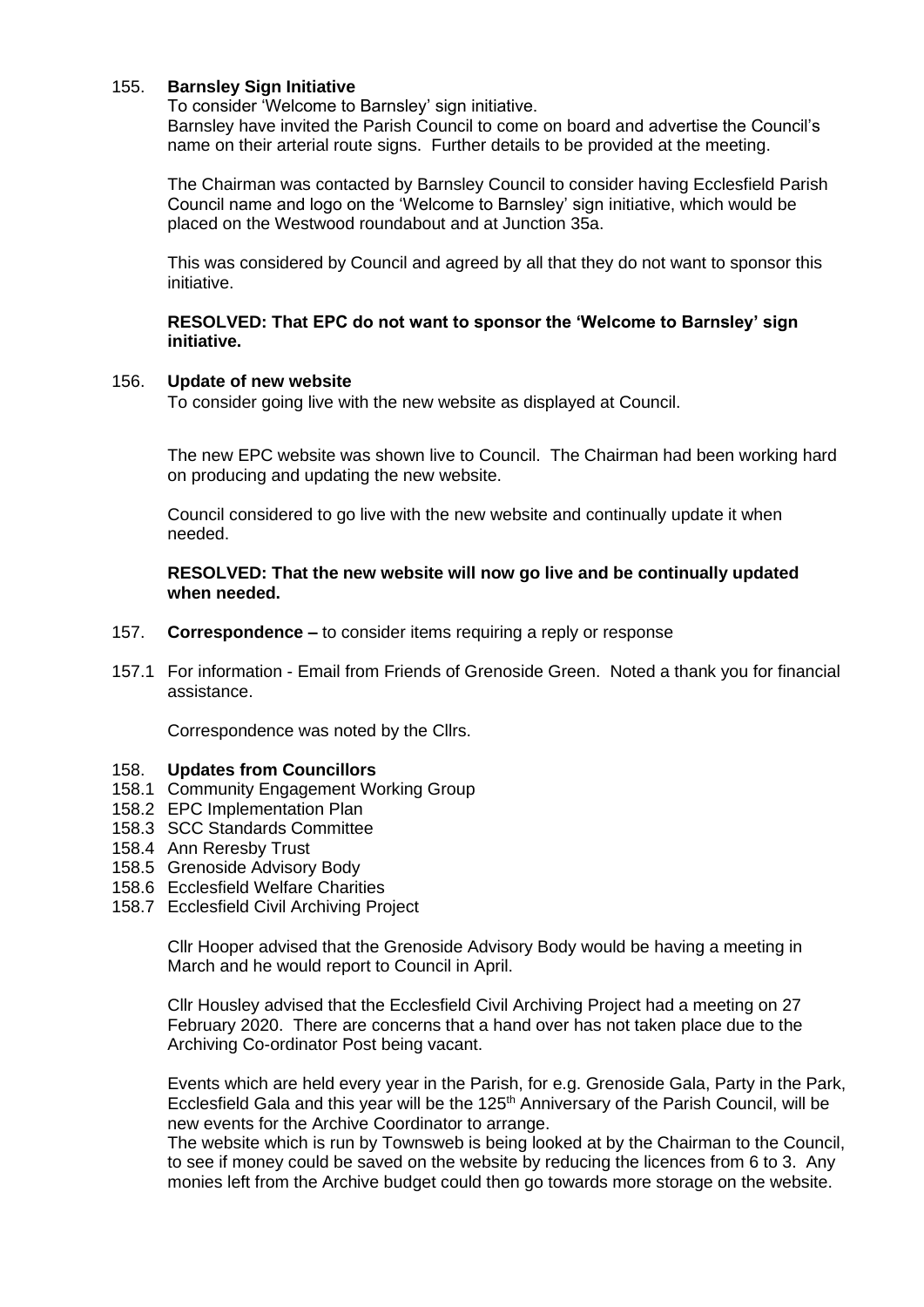The Archive Project have been discussing placing benches around the 5 locations in where the Parish Council has previously had them sited for the 125<sup>th</sup> Anniversary of the Parish. Money could be contributed from the Archive budget 2020/21 for these benches. The calendars have now been reduced to £2.50 and have sold well this year. The postcards are now being promoted to be sold.

A sub-group of the Archiving Project is to be set up to start bringing ideas together for the new walk's leaflets and information boards around the Parish.

The Archive Project is looking at holding some meetings on a Saturday to encourage more people to get involved in the project. A suggestion of a mixture of days and times to hold meetings so more people could have the chance to be involved.

Cllr Bowden had a meeting with Paul Flynn regarding the Ecclesfield Air-Field fly over. The site of the relief Air-Field was in operation over the few months of the summer in 1916, it is in the corner of Green Lane and Butterwaite Lane, Ecclesfield which is just outside the Parish. There is not a big enough space for access or for a helicopter to land for the fly over, so it's been suggested that the helicopter is to land in the park and maybe have a fly over. There will only be short notice as to when this will happen and it maybe the month of July. Cllr Bowden is hoping to get some advance publicity for this event.

### **RESOLVED: That all updates be noted.**

### 159. **Confidential Matters**

In accordance with the provisions of the Public Bodies (Admission to Meetings) Act 1960 as amended by Section 100A of the Local Government Act 1972, Schedule 12A the Public and press are asked to leave the meeting.

**RESOLVED: That to consider Confidential Matters and members of the public left the meeting.**

#### 160. **Staffing Update**

160.1 To consider the appointment of the Clerk, Scale Point to be offered and start date.

The Chairman updated the Cllrs what Scale Point was to be offered to the new Clerk based on their experience and a start date of the 14 April 2020 subject to the acceptance by the new Clerk.

The Scale Point and start date of the new Clerk was approved by Council.

Chairman also informed Cllrs that an error had occurred. The Admin Officer had not received an increment in salary after her three-month probation period had ended.

#### **RESOLVED:**

- **1 That that the new Clerk be offered the Scale Point agreed with an increase on successful completion of her probation period.**
- **2 The increment in salary for the Admin Officer for successful completion of probation be backdated to 1 January 2020.**
- 160.2 The Chairman to the Council and the Admin Officer have been invited by MP Miriam Clarke to have a tour of Parliament and have a meeting over lunch on Monday 23 March 2020. To consider approval to pay for the Admin Officer to be out of the office for the day. A lift would be provided.

The Chairman informed Council that it was Miriam Cates MP not Miriam Clarke MP.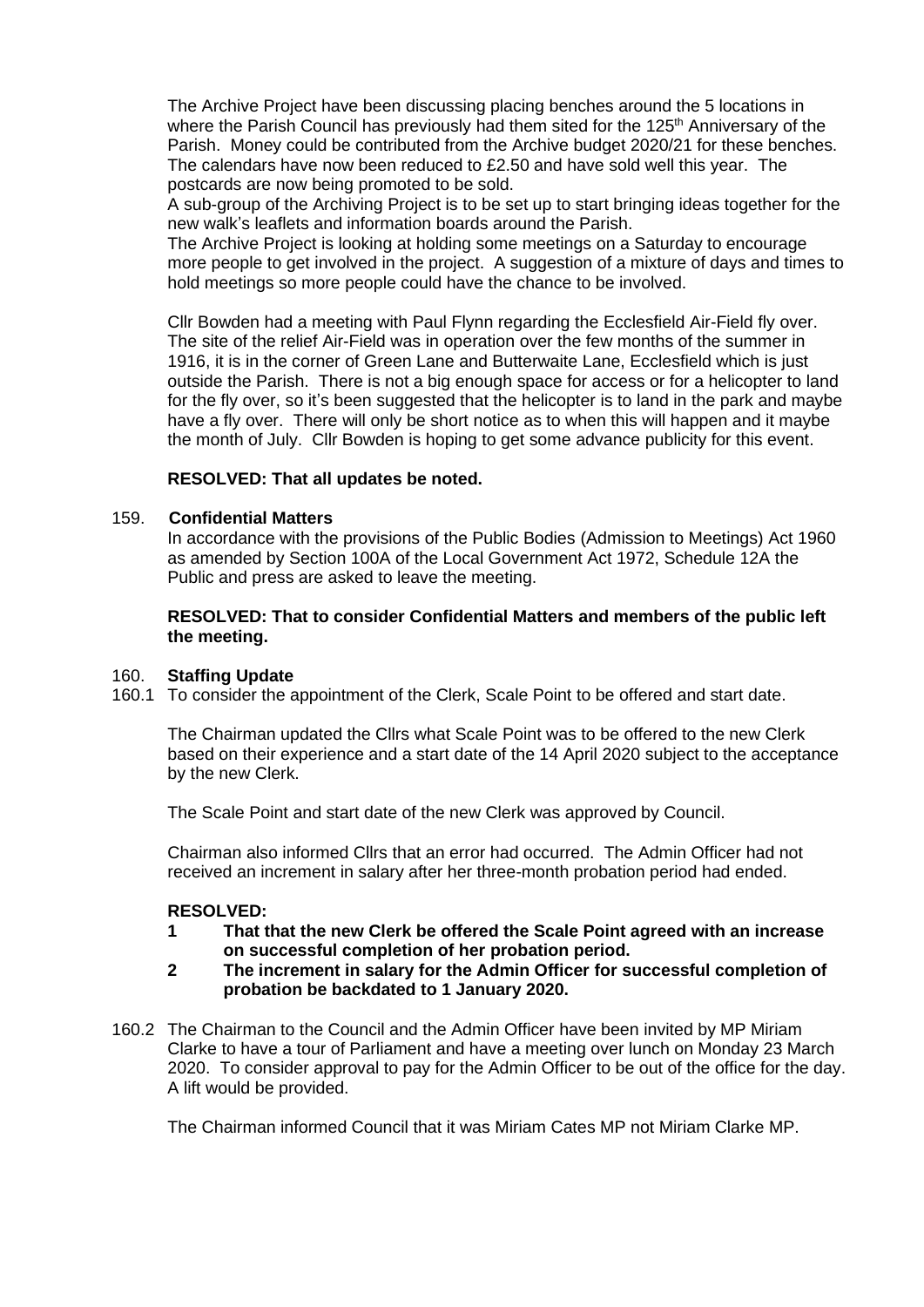**RESOLVED: That that the Admin Officer be given permission for a visit to Parliament and approval be given for this to be within the 30 hrs or additional hours would be paid if required.**

#### 162. **Closure and date of next meetings:**

The meeting closed at 9.15pm.

Finance & Premises meeting to be held on the 14 May 2020 is dated for the same day the Annual General meeting is being held. It was suggested to change this date to Tuesday 19 May 2020.

#### **RESOLVED: That the date of Tuesday 19 May 2020 for the Finance & Premises Committee meeting be noted.**

#### **Current Year meeting dates:**

Staffing Committee – 2.00pm – 14 February 2020 Planning Committee – 6.30pm – 20 February 2020 Finance & Premises Committee – 6.30pm – 13 February 2020 Council – 7.00pm – 5 March 2020 Planning Committee – 6.30pm – 19 March 2020 Finance & Premises Committee – 6.30pm – 12 March 2020 Council – following annual parish meeting - 2 April 2020 Planning Committee – 6.30pm – 23 April 2020 Finance & Premises Committee – 6.30pm – 16 April 2020

#### **Council Meetings scheduled from May 2020**

 $14<sup>th</sup>$  May 2020 – Annual General meeting – 7.00pm th June 2020 – 7.00pm  $2<sup>nd</sup>$  July 2020  $-7.00$ pm rd September 2020 – 7.00pm st October 2020 – 7.00pm 5<sup>th</sup> November 2020 - 7.00pm rd December 2020 – 7.00pm th January 2021 – 7.00pm th February 2021 – 7.00pm th March 2021 – 7.00pm st April 2021 – 7.00pm

### **Planning Committee Meetings schedule from May 2020**

 $21^{st}$  May 2020 – 6.30pm  $18<sup>th</sup>$  June 2020 – 6.30pm 16<sup>th</sup> July 2020 – 6.30pm  $20^{th}$  August 2020 – 6.30pm  $17<sup>th</sup>$  September 2020 – 6.30pm 15th October 2020 – 6.30pm 19th November 2020 – 6.30pm  $17<sup>th</sup>$  December 2020 – 6.30pm  $21<sup>st</sup>$  January 2021 – 6.30pm  $18<sup>th</sup>$  February 2021 – 6.30pm 18th March 2021 – 6.30pm 15th April 2021– 6.30pm

### **Finance & Premises Committee Meetings scheduled from May 2020**

 $14<sup>th</sup>$  May 2020 – 6.30pm  $11^{th}$  June 2020 – 6.30pm 9 thJuly 2020 – 6.30pm